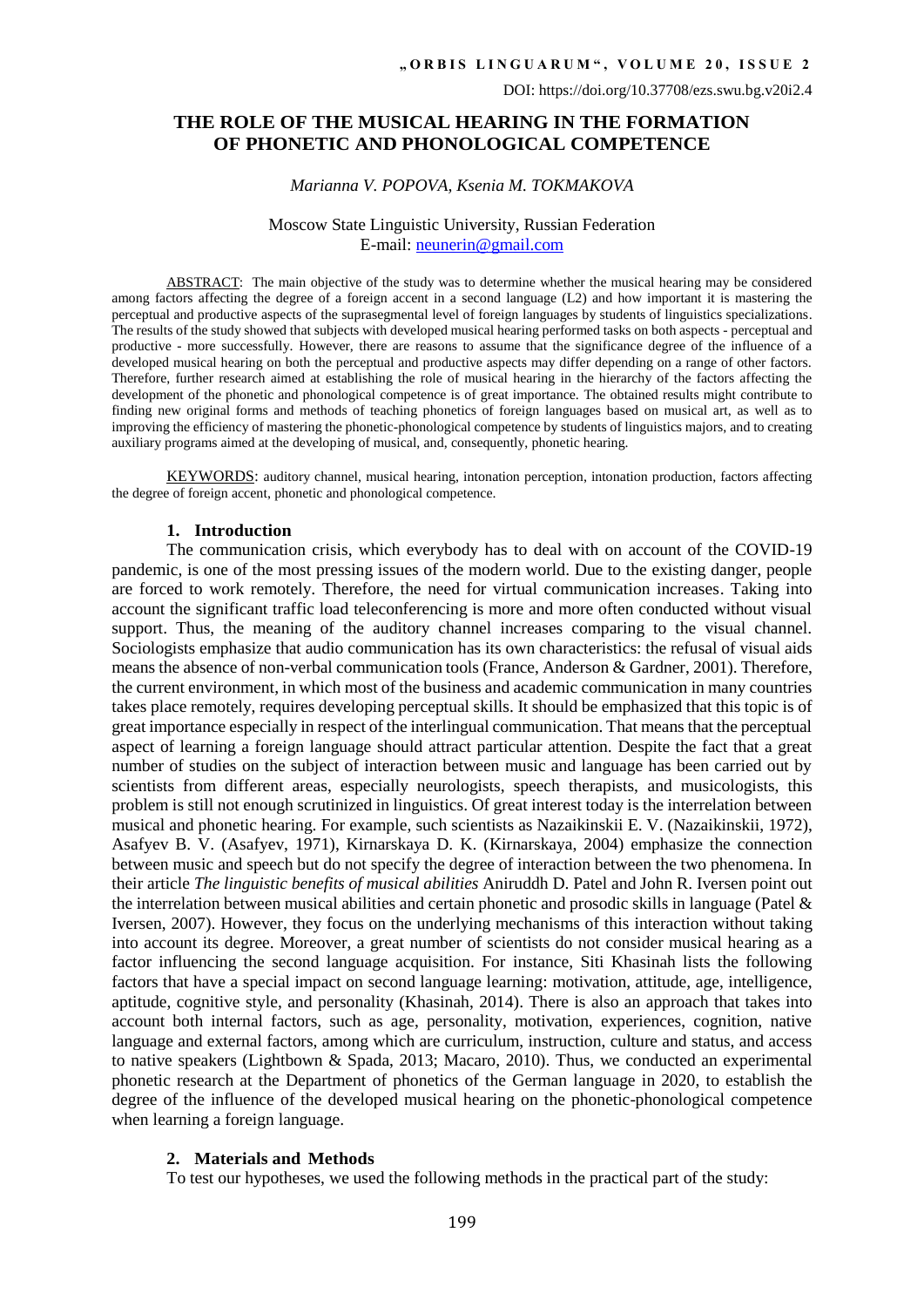1. Expert assessment of musical hearing;

2. Questionnaire method;

3. Empirical study of auditory perception;

4. Statistical treatment (the Shapiro–Wilk test, the Mann–Whitney U test).

**The aim** of the study was to establish the role of the developed musical hearing in the formation of phonetic-phonological competence of students of linguistics majors.

The study **objectives** were formulated as follows:

 to establish the influence of the developed musical hearing on the manifestation degree of the perceptual and the productive interference aspects among the students of linguistics specializations;

 to study out the degree of influence of the developed musical hearing on the formation of the phonetic-phonological competence of students of linguistics majors.

**The object** of the study was phonetic interference that occurred while studying the phonetics of the German language by students of linguistics majors.

**The subject** of the study was the dependence of the degree of the phonetic interference manifestation at the suprasegmental level on the degree of the musical hearing development.

The subjects in this experimental-phonetic study were 33 first-year students of the Faculty of the German Language of the Moscow State Linguistic University (23 females and 10 males) aged 17 to 20 years. The students had no theoretical knowledge on the subject «Intonation in German language» and could rely exclusively on their hearing by the time of the experiment.

The study was conducted in three stages.

**The first stage** was an expert assessment of the musical hearing, during which a group of 20 students with the developed musical hearing was identified by an expert. It should be taken into account that the development degree of the musical hearing was not classified. The main criterion of the audition was the exact reproduction of a certain melody. For the convenience of interpretation, we divided the subjects into two groups: Group 1 included subjects with a developed musical hearing, group 2 - without a developed musical hearing.

In **the second stage**, the subjects were asked to complete a questionnaire with the following points: name and surname, age, sex, music education, and German knowledge.

During **the third stage** the subjects had to perform three tasks aimed at developing the skill to intone affirmative and interrogative sentences according to the German pronunciation standard. The tasks were formulated in the following way:

1) Listen to the following sentences and mark graphically the word, which the sentence stress falls on. Repeat everything you have heard in accordance with your notes.

2) Listen to the following sentences, and then show graphically how the melody develops (falls/goes up/remains unchanged).

3) Listen to the dialogue. Show graphically the melody development. Read the dialogue according to your notes.

4) The tasks were arranged on the principle "from easy to difficult": in the first task there were simple sentences that consisted of no more than four short words; in the second task the subjects had to work with both simple and complex sentences; the third task contained a dialogue. The control of the tasks performing was carried out individually. All recordings were played twice with an interval of 10 seconds, which was enough for the tasks to be completed. All oral responses of the subjects were recorded. For a more detailed description of the results, a point system was introduced: one point was assigned to each correctly given answer. In the first task, the maximum total score to be achieved was 28 points (the students were able to get a maximum of 14 points for both perceptive and productive aspects). In the second task, the maximum score was 8 points; during the completion of the third task, the subjects could score a maximum of 12 Points, of which 6 points were given for the productive aspect, and 6 points - for the perceptive aspect. Thus, the maximum total score was 48 points.

### **3. Results**

Our results show that the subjects with a developed musical hearing demonstrate significantly higher scores on both perceptual and productive aspects than subjects without a developed musical hearing (Table 1).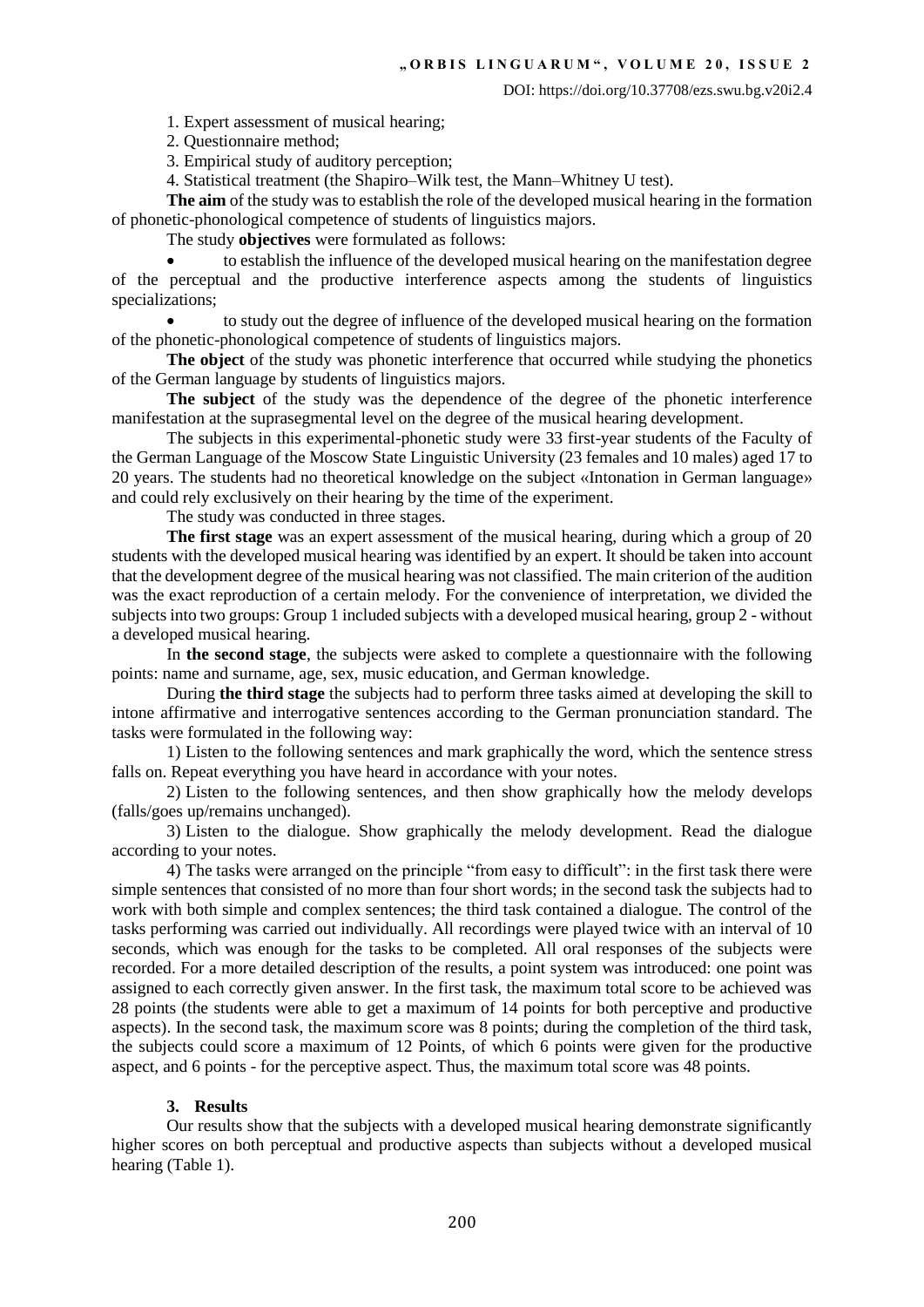**Table 1.** General evaluations of the subjects in relation to the productive and perceptual aspects

|                         |    | Developed musical      | Perceptual         | Productive         | Total             |
|-------------------------|----|------------------------|--------------------|--------------------|-------------------|
| $\mathbf D$             | ex | hearing<br>(by groups) | aspect<br>(points) | aspect<br>(points) | score<br>(points) |
|                         |    | $\overline{c}$         | 19                 | 19                 | 38                |
|                         |    | $\overline{c}$         | $20\,$             | 15                 | 35                |
|                         |    | $\overline{2}$         | $22\,$             | $12\,$             | 33                |
|                         |    | $\overline{2}$         | $20\,$             | 16                 | 36                |
|                         |    | $\overline{2}$         | 19                 | $18\,$             | 37                |
|                         |    | $\sqrt{2}$             | $18\,$             | $16\,$             | 34                |
|                         |    | $\sqrt{2}$             | $20\,$             | $18\,$             | 38                |
|                         |    | $\overline{2}$         | 21                 | 15                 | 36                |
|                         |    | $\overline{2}$         | $18\,$             | $16\,$             | 34                |
| $\pmb{0}$               |    | $\sqrt{2}$             | $21\,$             | $19\,$             | 40                |
| $\mathbf{1}$            |    | $\sqrt{2}$             | 18                 | $17\,$             | 35                |
| $\mathbf 2$             |    | $\sqrt{2}$             | $21\,$             | $18\,$             | 39                |
| $\mathbf{3}$            |    | $\sqrt{2}$             | 19                 | $11\,$             | $30\,$            |
| $\overline{\mathbf{4}}$ |    | $\,1\,$                | 26                 | 19                 | 45                |
| $\sqrt{5}$              |    | $\,1\,$                | $22\,$             | $16\,$             | 38                |
| 6                       |    | $\,1\,$                | $26\,$             | $17\,$             | $43\,$            |
| $\overline{7}$          |    | $\,1\,$                | $25\,$             | 18                 | 43                |
| $\bf 8$                 |    | $\,1\,$                | $23\,$             | 19                 | $42\,$            |
| $\boldsymbol{9}$        |    | $\,1\,$                | $26\,$             | $20\,$             | $46\,$            |
| $\boldsymbol{0}$        |    | $\,1\,$                | $20\,$             | 18                 | 38                |
| $\mathbf 1$             |    | $\,1$                  | $21\,$             | 19                 | 40                |
| $\mathbf 2$             |    | $\,1$                  | $22\,$             | $20\,$             | 42                |
| $\mathbf{3}$            |    | $\,1$                  | 24                 | $20\,$             | 44                |
| $\overline{\mathbf{4}}$ |    | $\,1$                  | $21\,$             | $19\,$             | 40                |
| $\sqrt{5}$              |    | $\,1$                  | 24                 | $18\,$             | $42\,$            |
| $\boldsymbol{6}$        |    | $\bar{1}$              | $22\,$             | $18\,$             | $40\,$            |
| $\overline{\mathbf{7}}$ |    | $\,1$                  | 20                 | $17\,$             | 37                |
| $\bf 8$                 |    | $\,1$                  | $26\,$             | $20\,$             | 46                |
| $\boldsymbol{9}$        |    | $\,1$                  | $26\,$             | $20\,$             | 46                |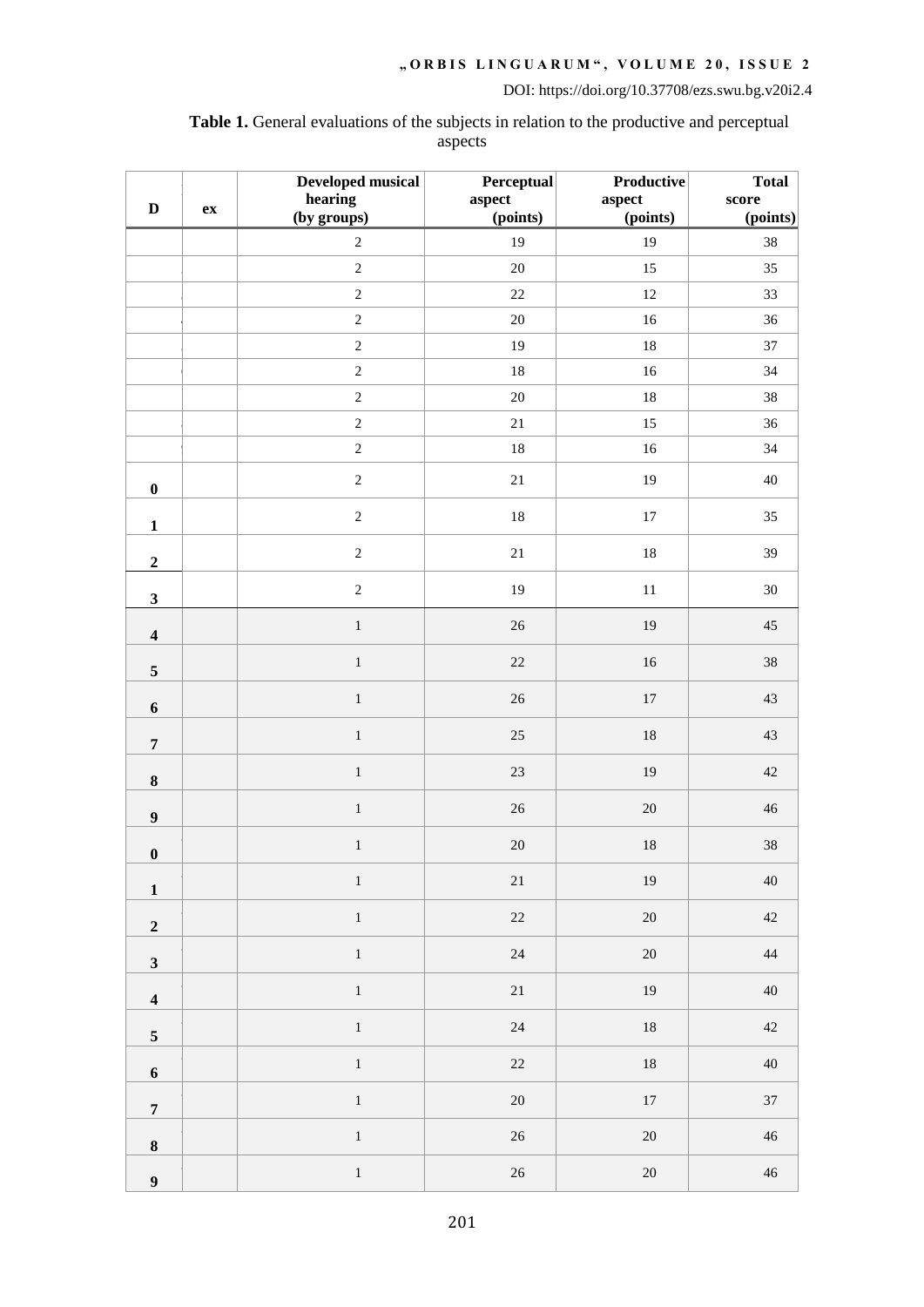# **" O R B I S L I N G U A R U M " , V O L U M E 2 0 , I S S U E 2**

DOI: https://doi.org/10.37708/ezs.swu.bg.v20i2.4

|  | 27 | 18             |  |
|--|----|----------------|--|
|  | 28 | 19             |  |
|  | 22 | 18             |  |
|  | 23 | 1 <sub>7</sub> |  |

(Source: drawn up by the authors)

Before the statistical criterion was applied we carried out the Shapiro-Wilk test to check that the underlying data were normally distributed. According to the test results, the p-value exceeds 0.05, therefore it is assumed that there is abnormal distribution (Table 2).

|                     | <b>Developed musical</b><br>hearing<br>(by groups) | (points) | Perceptual aspect Productive aspect<br>(points) | <b>Total score</b><br>(points) |  |
|---------------------|----------------------------------------------------|----------|-------------------------------------------------|--------------------------------|--|
|                     | 1                                                  | 23.7     | 18.5                                            | 42.2                           |  |
| Mean                | $\overline{2}$                                     | 19.7     | 16.2                                            | 35.8                           |  |
|                     | 1                                                  | 23.5     | 18.5                                            | 42.0                           |  |
| <b>Median</b>       | $\overline{2}$                                     | 20       | 16                                              | 36                             |  |
| <b>Minimum</b>      | 1                                                  | 20       | 16                                              | 37                             |  |
|                     | $\overline{2}$                                     | 18       | 11                                              | 30                             |  |
| <b>Maximum</b>      | 1                                                  | 28       | 20                                              | 47                             |  |
|                     | $\overline{c}$                                     | 22       | 19                                              | 40                             |  |
| <b>Shapiro-Wilk</b> | 1                                                  | 0.195    | 0.058                                           | 0.266                          |  |
| p-value             | $\overline{2}$                                     | 0.246    | 0.117                                           | 0.939                          |  |

**Table 2.** The Shapiro-Wilk test results

(Source: drawn up by the authors)

Based on the results, a further analysis of the data was performed using the Mann-Whitney U test (Table 3).

**Table 3.** The Mann-Whitney U test results (95% Confidence Interval)

|                   | statistic | $\mathbf{p}$ -<br>value | <b>Mean</b><br>difference | Lower | <b>Upper</b> |
|-------------------|-----------|-------------------------|---------------------------|-------|--------------|
| Mann-Whitney<br>U | 18.0      | < 0.001                 | 4.00                      | 2.000 | 6.00         |
| Mann-Whitney<br>U | 50.0      | 0.003                   | 2.00                      | 1.000 | 3.00         |
| Mann-Whitney<br>U | 13.0      | $\leq 0.01$             | 6.00                      | 4.000 | 9.00         |
|                   |           |                         |                           |       |              |

(Source: drawn up by the authors)

According to Table 3 the subjects with the developed musical hearing show statistically more significant results in both perceptual (with p significance level  $\leq$  001) and productive (with p significance level  $= 0.003$ ) aspects. Below there are graphs with pairwise differences of both groups for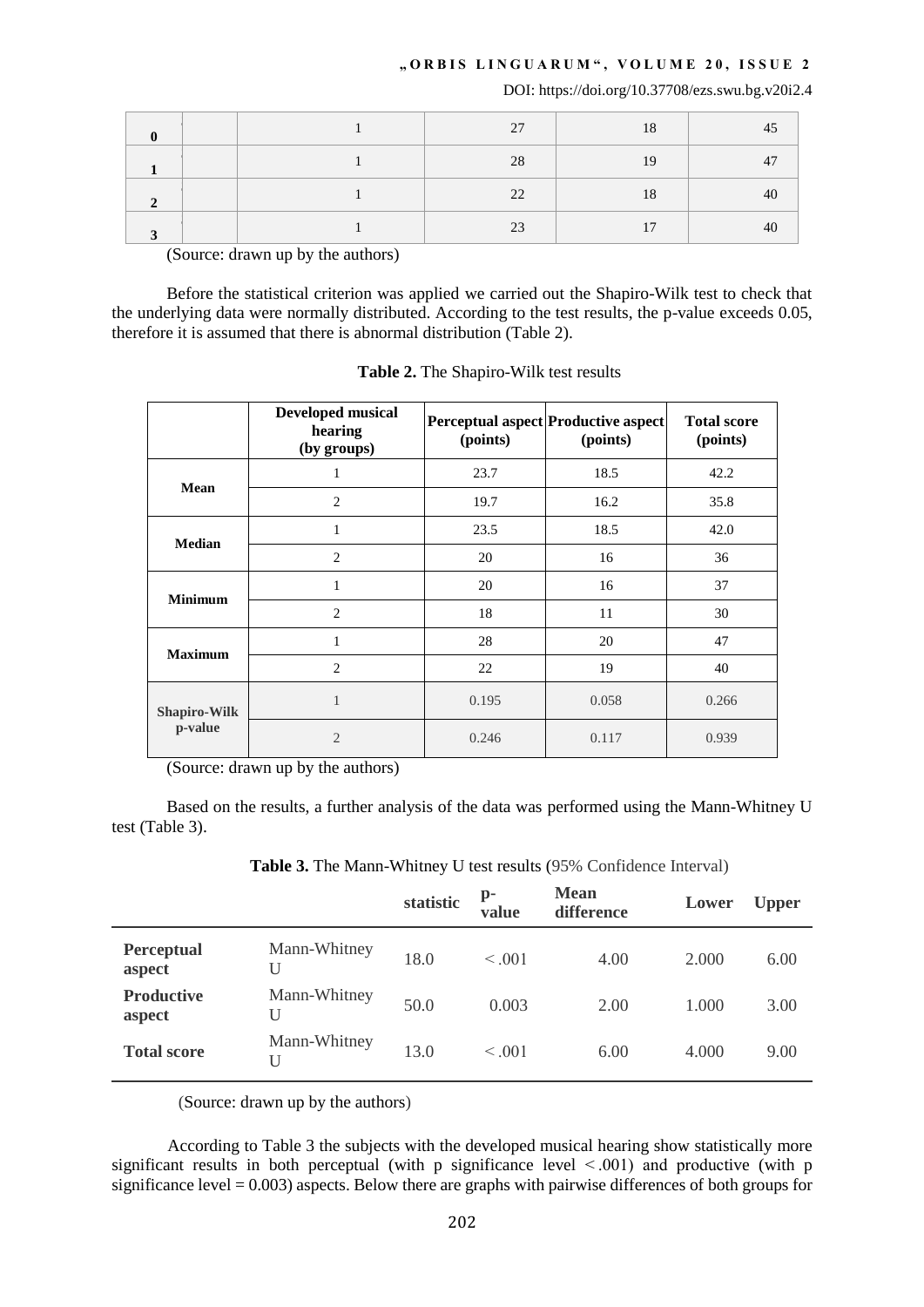### **" O R B I S L I N G U A R U M " , V O L U M E 2 0 , I S S U E 2**

#### DOI: https://doi.org/10.37708/ezs.swu.bg.v20i2.4

each of the aspects according to the Mann-Whitney U test (Fig. 1). Fig. 1 (left panel) depicts the mean and median values of both subjects groups regarding the assessment of the productive aspect with the confidence interval of 95%. The mean difference between the two groups equals 2 points. The average total score of Group 1 is 18.5 points whereas the average total score of Group 2 is 16.2 points. Fig. 1 (right panel) demonstrates the mean and median values of both subjects groups regarding the assessment of the perceptual aspect with the confidence interval of 95%. In contrast to the productive aspect assessment the mean difference between the two groups regarding the perceptual aspect is even higher making 4 points. As the graph shows, the mean in Group 1 is 23.7 points whereas the mean in Group 2 equals 19.7 points. It is noteworthy that the data dispersion in the perceptive aspect is significantly less than in the productive aspect. The statistical significance is, therefore, increasing.



**Fig. 1**. The mean and median of Group 1 and Group 2 for the productive (left panel) and the perceptual (right panel) aspects (95% Confidence Interval). (Source: drawn up by the authors).

Fig. 2 compares the total scores of both subjects groups for both aspects. From Fig. 2 it is clear that the total score in Group 1 is significantly higher than in Group 2. While the average total scores of the subjects group without a developed musical hearing (Group 2) is 35.8 points, the average total score of the group with the developed musical hearing (Group 1) reaches 42.2 points. The mean difference equals 6 points.



**Fig. 2.** The mean and median of Group 1 and Group 2 for perceptual and productive aspects (95% Confidence Interval). (Source: drawn up by the authors).

## **4. Discussion**

According to our results, a developed musical hearing has a statistically significant effect on both the productive and perceptual aspects of phonetic and phonological competence. A more obvious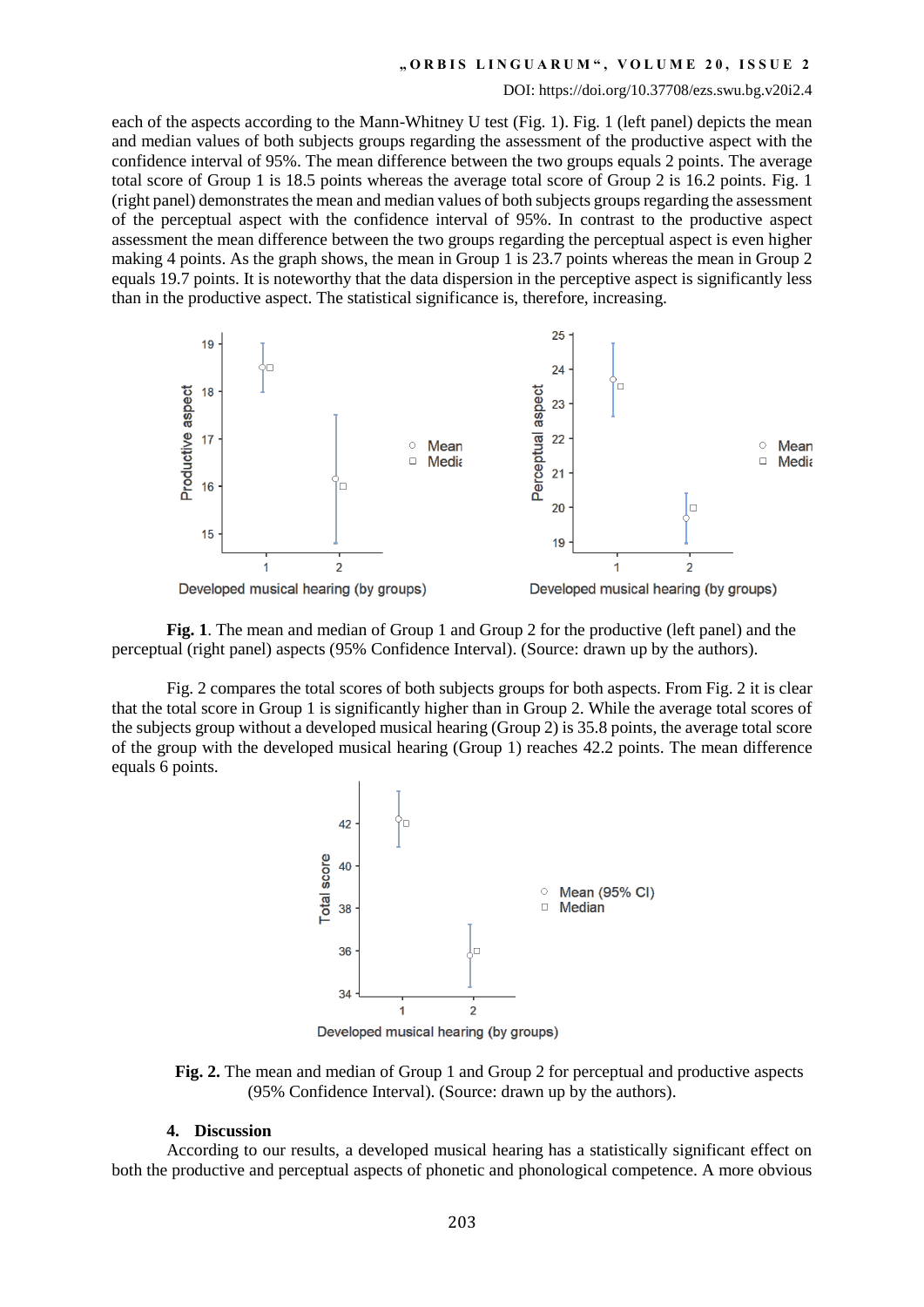## **" O R B I S L I N G U A R U M " , V O L U M E 2 0 , I S S U E 2**

#### DOI: https://doi.org/10.37708/ezs.swu.bg.v20i2.4

degree of influence can be traced within the framework of the perceptual aspect, which can be explained by the fact that speech production is also influenced by a set of other factors, such as voice control, the structure of the articulatory apparatus, and others. Thus, a developed ear for music influences the formation of phonetic and phonological acquisition, which is consistent with some of the results of already conducted studies in this area. In particular, A. O. Ilner emphasizes in his article "The link between musical and phonetic abilities in teaching foreign languages<sup>"</sup> that components of speech and musical hearing, which are responsible for intonation and accent-rhythmic organization, are related to each other. The author also notes that a developed musical hearing and a sense of rhythm allow students to capture phonemic features (such as vowel length and brevity) more clearly (Ilner, 2015). However further analysis of other materials on the research topic showed that musical ability has as yet not been found to significantly affect degree of L2 foreign accent (Flege, 1995; Tahta, Wood, & Loewenthal, 1981; Thompson, 1991). It should be mentioned though that all studies except for one (Flege, 1995) have identified mimicry ability as a significant variable affecting the degree of L2 foreign accent (Piske, MacKay & Flege, 2001). Thus we believe that musical hearing as the key component of musical ability should be studied among factors influencing phonetic and phonological acquisition as it serves as a basis to mimicry ability. Despite the fact that the factors affecting degree of foreign accent by the second language acquisition are currently being actively studied, most of them are aimed at researching a limited number of variables such as age of L2 learning, length of residence in an L2-speaking country, gender, formal instruction, motivation, language learning aptitude, amount of native language (L1) use and presence or absence of pronunciation training (Combei & Marotta, 2019; Piske, MacKay & Flege, 2001). The age of L2 learning appears to be the most significant predictor of degree of foreign accent. However, the relative importance of other variables is uncertain. Some of the variables relating to subject characteristics tend to be overlooked due to the complexity of the analysis and lack of adequate experimental control in some studies. In addition, the phonetic aspect often fades into the background by second language acquisition, since vocabulary and grammar come to the fore even when studying in specialized linguistic specialties. Taking into account the growing importance of the auditory channel in communication and the social significance of a strong foreign accent as a result of absence of phonetic and phonological competence, we consider it necessary to study musical hearing among other factors affecting degree of foreign accent.

# **5. Conclusion**

On the basis of the analysis outcomes it can be inferred that the results of the subjects with a developed musical hearing are significantly higher than the results of the subjects with the absence of the developed musical hearing in all aspects with the confidence level of 95%. Moreover, it should be pointed out that the difference between the results is much more noticeable in respect of the perceptual aspect. Such a result is of particular importance for the study, as the successful performing of the tasks aimed at the perception is directly dependent on hearing skills. As for the tasks aimed at the productive aspect, different factors can influence their successful completion: on the one hand, individual factors such as, for instance, peculiarities of the structure of the speech apparatus; on the other hand, some L1 articulation features may cause transfer. In other words, when studying the interrelation between musical hearing and the productive aspect, a greater number of factors should be taken into account.

It should be also mentioned that although it has been established that the achievements of the two subjects groups differ from each other significantly, the evaluation criteria for students should be considered when applying the obtained data in the pedagogical practice. Nevertheless, there are many reasons to assume that a larger sample size will produce more accurate study results. It can also be shown in a larger study that the significance degree of the influence of the developed musical hearing on the perception as well as on the production can be different. Therefore, further research in this area is required to identify all factors which influence the formation of the phonetic and phonological competence, and to determine the role of the musical hearing in this hierarchy. We also believe that a study with a longitudinal design should be carried out in order to trace the dynamics of the formation of phonetic and phonological competence throughout a training course. We believe that our research results can contribute to the search for new original forms and methods of teaching phonetics on the basis of musical art, to the creation of auxiliary materials aimed at the development of musical, and, consequently, phonetic hearing. To sum up, taking into account students' musical abilities can help increase the effectiveness of improving phonetic and phonological competence.